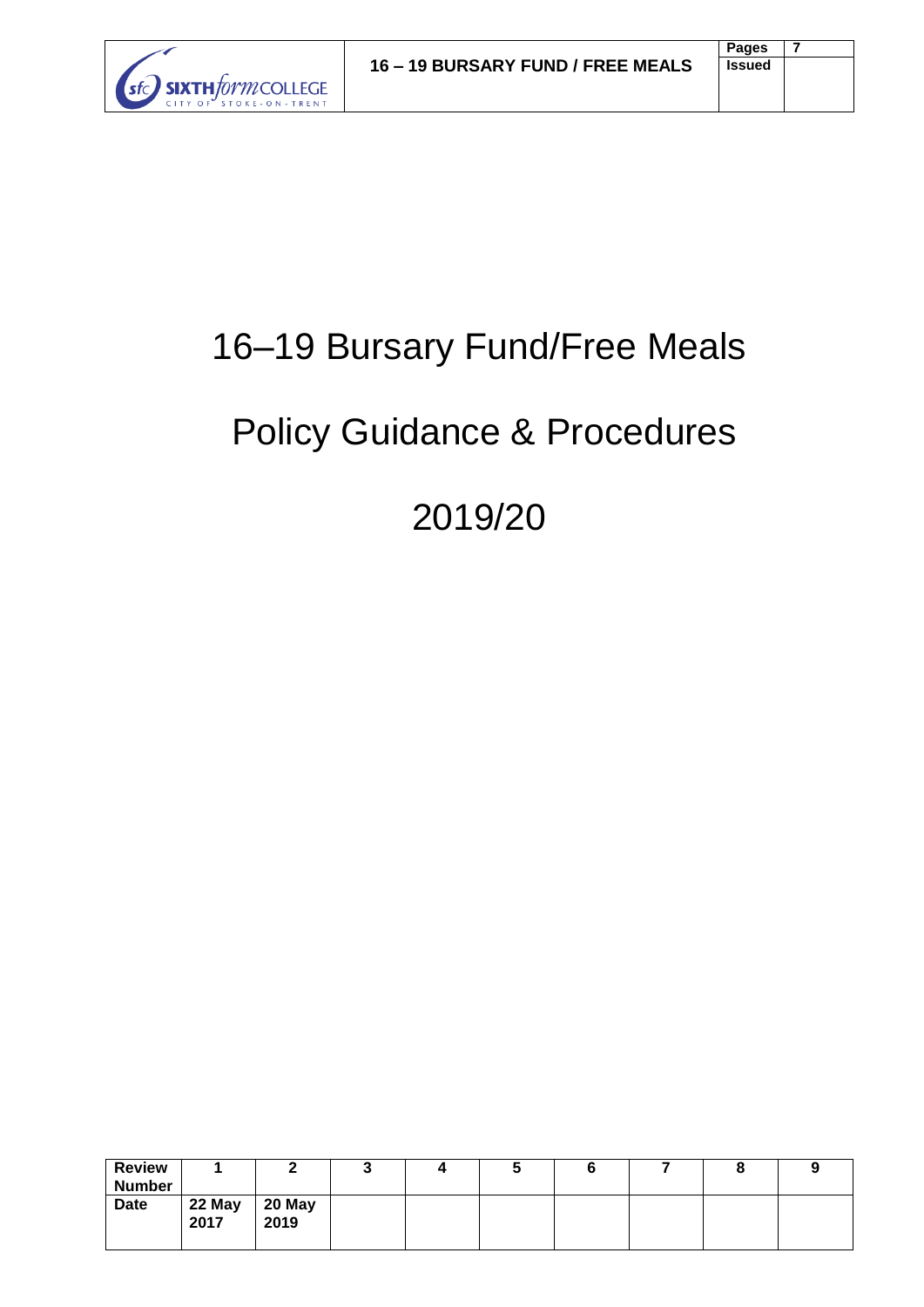# **Contents**

| 1. | 16-19 Bursary Scheme Background                  | $\sqrt{3}$     |
|----|--------------------------------------------------|----------------|
| 2. | Purpose of the Policy                            | $\sqrt{3}$     |
| 3. | Role of the 16 - 19 Bursary Scheme within SOTSFC | $\mathfrak{S}$ |
| 4. | <b>Priorities</b>                                | $\overline{4}$ |
| 5. | Eligibility                                      | $\overline{4}$ |
| 6. | Administration of Funds and Assessment Criteria  | $\overline{4}$ |
| 7. | Free Meals Background                            | 5              |
| 8. | Purpose of the Policy                            | $\overline{5}$ |
| 9. | Eligibility                                      | $\sqrt{5}$     |
| 10 | <b>Administration of Free Meals</b>              | $6\,$          |
| 11 | Confidentiality                                  | 6              |
| 12 | Declaration                                      | 6              |
| 13 | Funding Body Requirements of the Provider        | 6              |
| 14 | <b>Internal Procedures</b>                       | $6 - 7$        |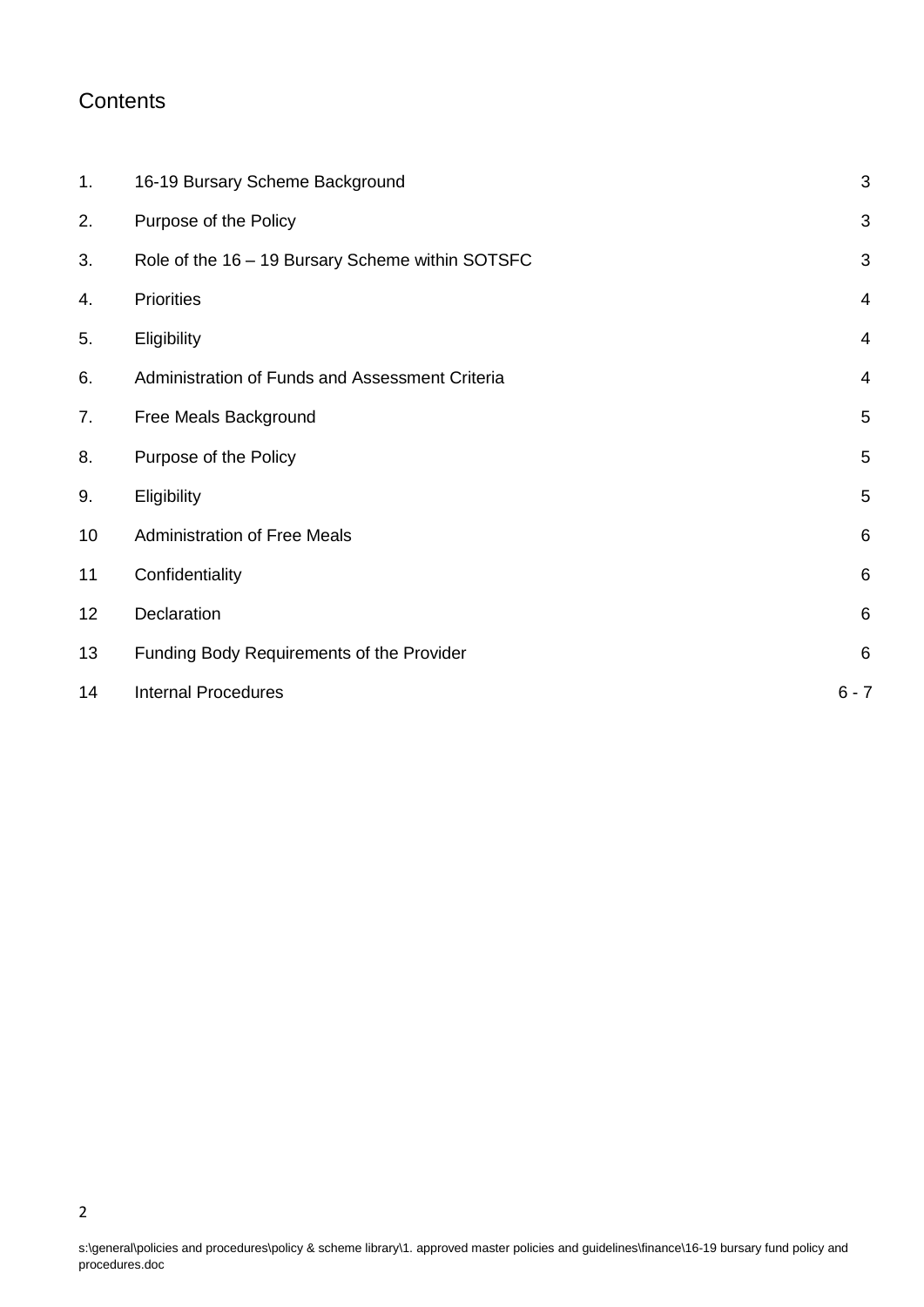# **16 – 19 Bursary Scheme**

#### **1 Background**

The aim of the 16 - 19 bursary scheme is to provide support to learners aged 16 and above, who are experiencing financial difficulty with meeting costs associated with learning. The 16 -19 Bursary Fund has two elements:

- A vulnerable bursary of £1,200 a year for young people in the following defined vulnerable groups: young people in care (including unaccompanied asylum-seeking children); young care leavers; young people in receipt of Income Support or equivalent Universal Credit; and disabled young people in receipt of Employment Support Allowance or equivalent Universal Credit who are also in receipt of Disability Living Allowance or Personal Independence Payments.
- Discretionary awards made by institutions to young people in ways that best fit the needs and circumstances of their students. Bursary awards should be targeted towards those young people who face the greatest financial barriers to participation; such as the costs of transport, books and equipment. Institutions are free to determine the assessment criteria for eligibility for discretionary bursaries, and the frequency of and conditions for payments for all awards

When making decisions about awarding funds, providers should consider the availability of other strands of financial support for learners ahead of consideration for the discretionary funds. However, receipt of other forms of learner support is neither a pre-condition, nor an exclusion factor for the receipt of the discretionary funds.

The full document can be viewed and/or downloaded from [www.EFA.gov.uk](http://www.lsc.gov.uk/)

# **2 Purpose of the Policy**

- To ensure the fair and equitable distribution of 16 19 Bursary Funds.
- To ensure that learners have a set of written criteria on how the College will prioritise and distribute the funding to learners.
- To provide an update relating to 16 19 bursary scheme procedures internal to SOTSFC.
- To clarify 16 19 bursary scheme policy and procedures in line with recent developments relating to 16 - 19 bursary scheme nationally.
- To provide guidance in relation to eligibility for 16 19 bursary scheme funding and the process of appeals against payment decisions.
- To aid student retention and achievement.

# **3 Role of the 16 -19 Bursary Scheme within SOTSFC**

The funding is provided to increase access, retention and achievement. Examples of costs associated with learning are detailed below:-

16-19 discretionary funds can be used for course related costs including exam fees for re-sits and course trips, for books and equipment; for support with domestic emergencies and accommodation. They are specifically designed to respond to hardship needs, particularly those that arise through sudden changes in circumstances where nationally administered schemes are not able to respond inyear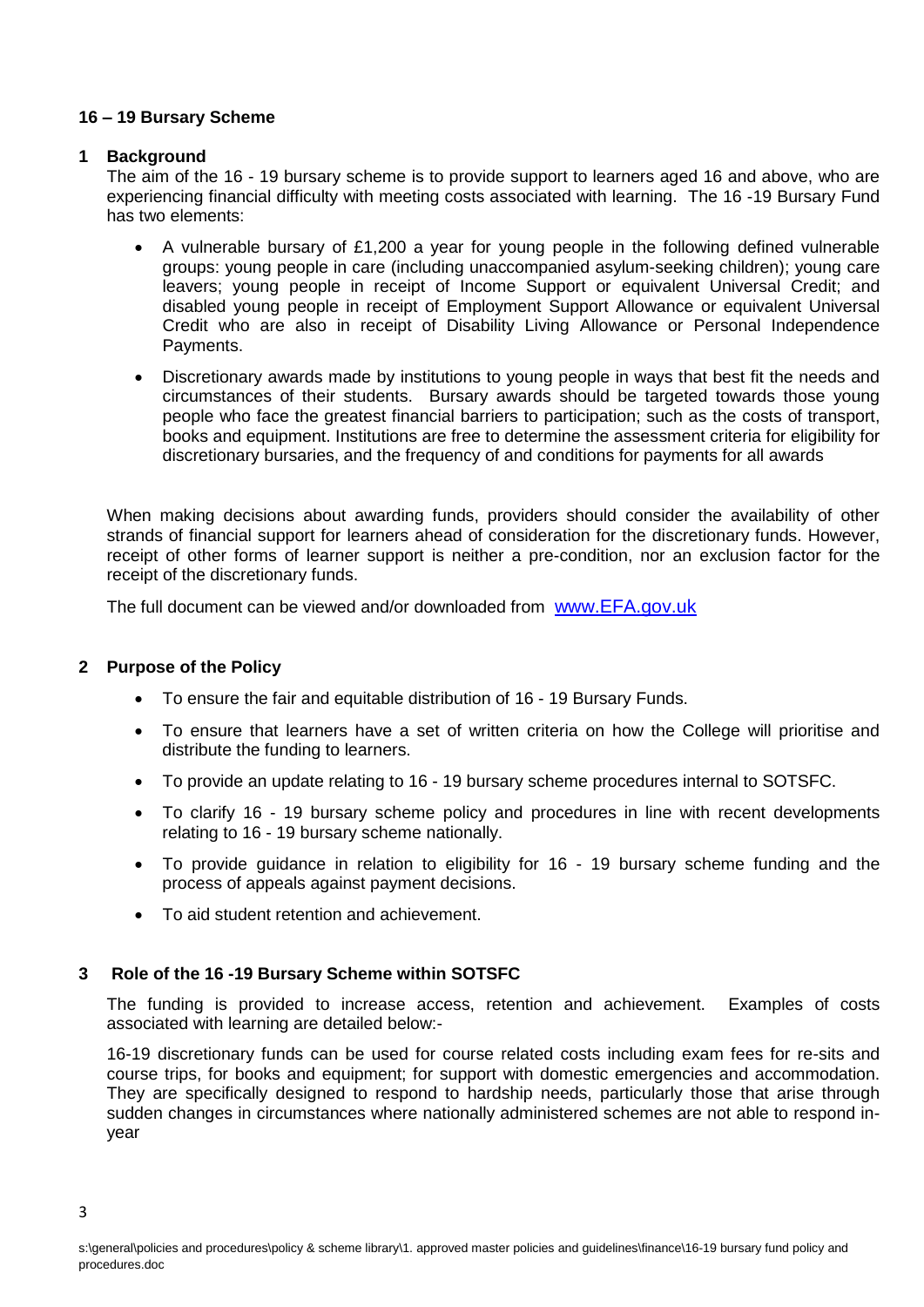# **4 Priorities**

In accordance with EFA guidance financial hardship will be based on income assessment, except in exceptional circumstances'. However, awards will not be based solely on income without identifying whether there is a specific financial need and learner's access to other strands of financial support will be taken into consideration.

Whilst priority will be given to economically or socially disadvantaged learners, there may also be cases of learners who are not in these groups.

# **5 Eligibility**

To be eligible to receive a 16-19 Bursary the young person must be aged 16 or over and under 19 at 31 August before the academic year. Where a young person turns 19 during their programme of study, they can continue to be supported to the end of the academic year in which they turn 19, or to the end of the programme of study, whichever is sooner. Students who are aged 19 or over on the 31<sup>st</sup> August and have a Educational Health Care Plan are eligible to apply for the bursary. Institutions may, in exceptional circumstances, use their discretion to pay bursaries to younger students providing they meet the stated criteria. This does not apply to 14-16 year olds attending college as part of their Key Stage 4 programme.

# **6 Administration of Funds and Assessment Criteria**

16-19 Bursary funding is limited to funding allocations made by the relevant funding body. It is likely that the demand for such support will be greater than annual allocations. All requests for financial support will be assessed to establish eligibility. Requests from part time learners will receive equal consideration.

To assess the level of financial support, to determine financial hardship, it will be necessary to assess household income and information supplied will require documented evidence. The assessment will be recorded for audit purposes.

Temporary short term emergency crisis support will provide a discretionary safety net for genuine emergencies that cannot be foreseen or provided for in advance. Students facing such hardship will be assessed and in such circumstances it will not be necessary to take account of their household income and costs.It is more important that appropriate and timely help is provided.The Head of Student Services will use their discretion to ensure that students are able to continue with their chosen course of studies until the situation is resolved.

Disability Living Allowance or Personal Independence Payments will not be taken into account when assessing income of disabled learners.

All awards will be made on the understanding that the learner will adhere to the College Attendance Policy, full engagement with the Stoke 6<sup>th</sup> Graduate activities, the Student Behaviour Policy and their course programme as detailed on the Individual Learning Plan. Failure to achieve this may result in payments being stopped or delayed until a satisfactory outcome has been achieved. The learner will receive support from their Progress Coach and other staff to meet these criteria. Refunds may be requested where these targets have not been met.

All awards are made subject to the availability of funds. Awards will be made on a first come first served basis, and there is no guarantee that applications will be funded.

Specialist equipment purchased with these funds remains the property of the College and should be returned in good condition at the end of the academic year. Other equipment, tools or protective clothing which may be reusable at a later date should be returned in good condition. The College will give practical consideration to such factors as hygiene, health and safety and wear and tear.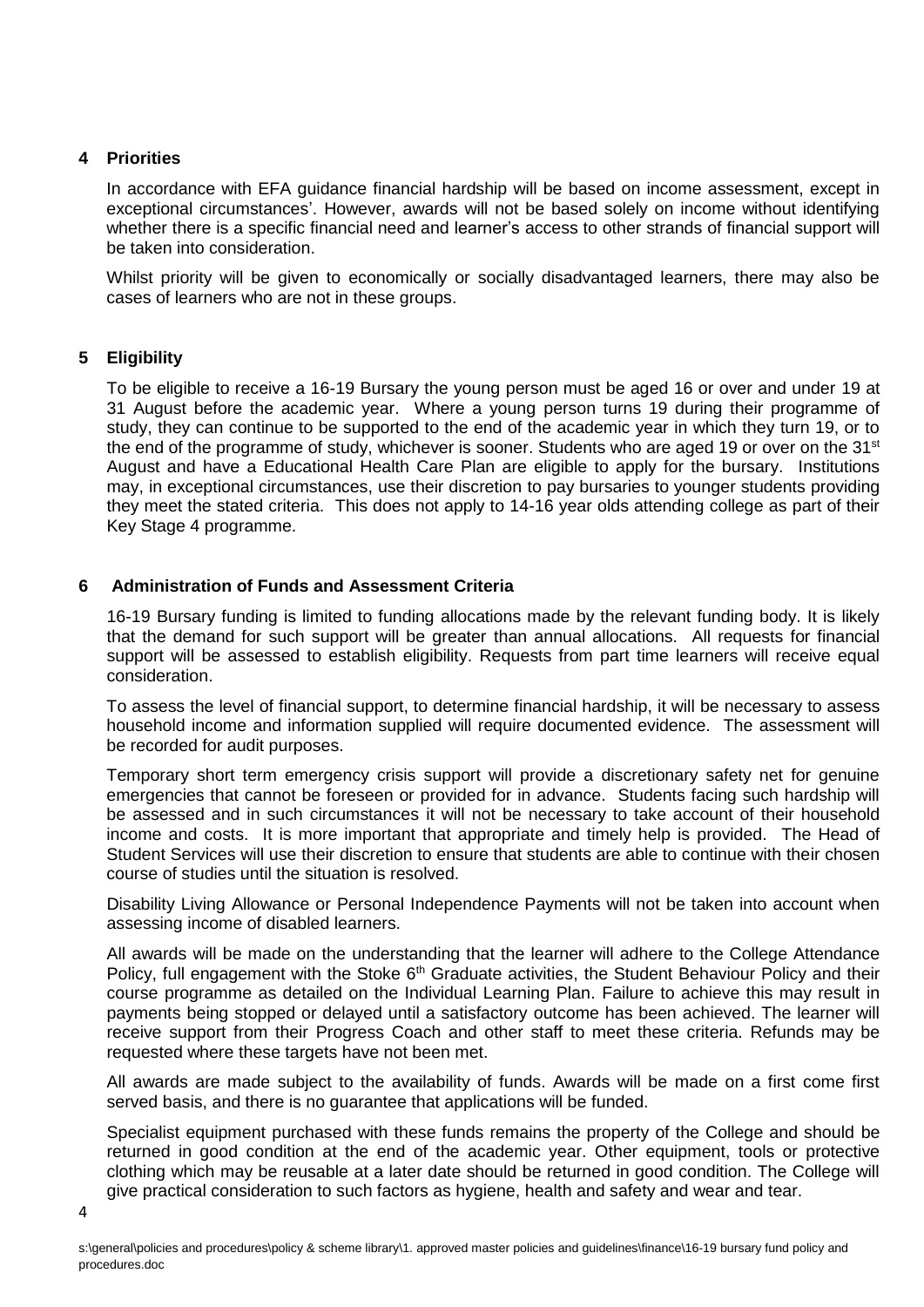# **Free Meals**

#### **7 Background**

Free Meals are targeted at disadvantaged learners. For the purposes of eligibility for free meals, 'disadvantage' is defined by learners being in receipt of, or having parents who are in receipt of one or more of the benefits listed in the eligibility section below. From September 2014 the College is required to make provision for free meals to eligible learners for each day that a learner attends for their programme of study. A free meal provision will also be made available to learners on days when they are off-site as part of their programme of study for example if they are attending work experience or educational visits.

Free Meals are targeted at the most disadvantaged learners in the College. For students to be eligible for Free Meals learners must be in receipt of, or have parents who are in receipt of one or more of the benefits listed in the eligibility section below.

From September 2014 the College was required to make provision for free meals to eligible learners for each day that a learner attends for their programme of study. A free meal provision will also be made available to learners on days when they are off-site as part of their programme of study for example if they are attending work experience or educational visits.

#### **8 Purpose of the Policy**

Students do better in their studies when they have access to proper, regular meals. The College in collaboration with it's external caterers will offer healthy food and hot meal options daily to encourage students to make healthy food choices. The College will make reasonable effort to ensure;

- all learners entitled to Free Meals are registered for them
- all registered learners make use of their entitlement

# **9 Eligibility**

To be eligible for Free Meals the learner must be

- Aged between 16 and 18 on 31 August before the academic year. Learners who turn 19 during their study programme will remain eligible for a Free Meal until the end of the academic year in which they turn 19 or the end of their study programme, whichever is sooner
- Aged between 19 and 25 who are subject to a Learning Difficulty Assessment (LDA) or Education Health and Care Plan (EHC Plan)
- Must have been resident in the UK or EEA for three years preceding the 31 August (verified before enrolment)

# **AND**

In receipt of one or more of the following benefits:

- Income Support/Universal Credit
- Income-based Jobseekers Allowance (JSA)
- Income-related Employment and Support Allowance (ESA)
- Support under part VI of the Immigration and Asylum Act 1999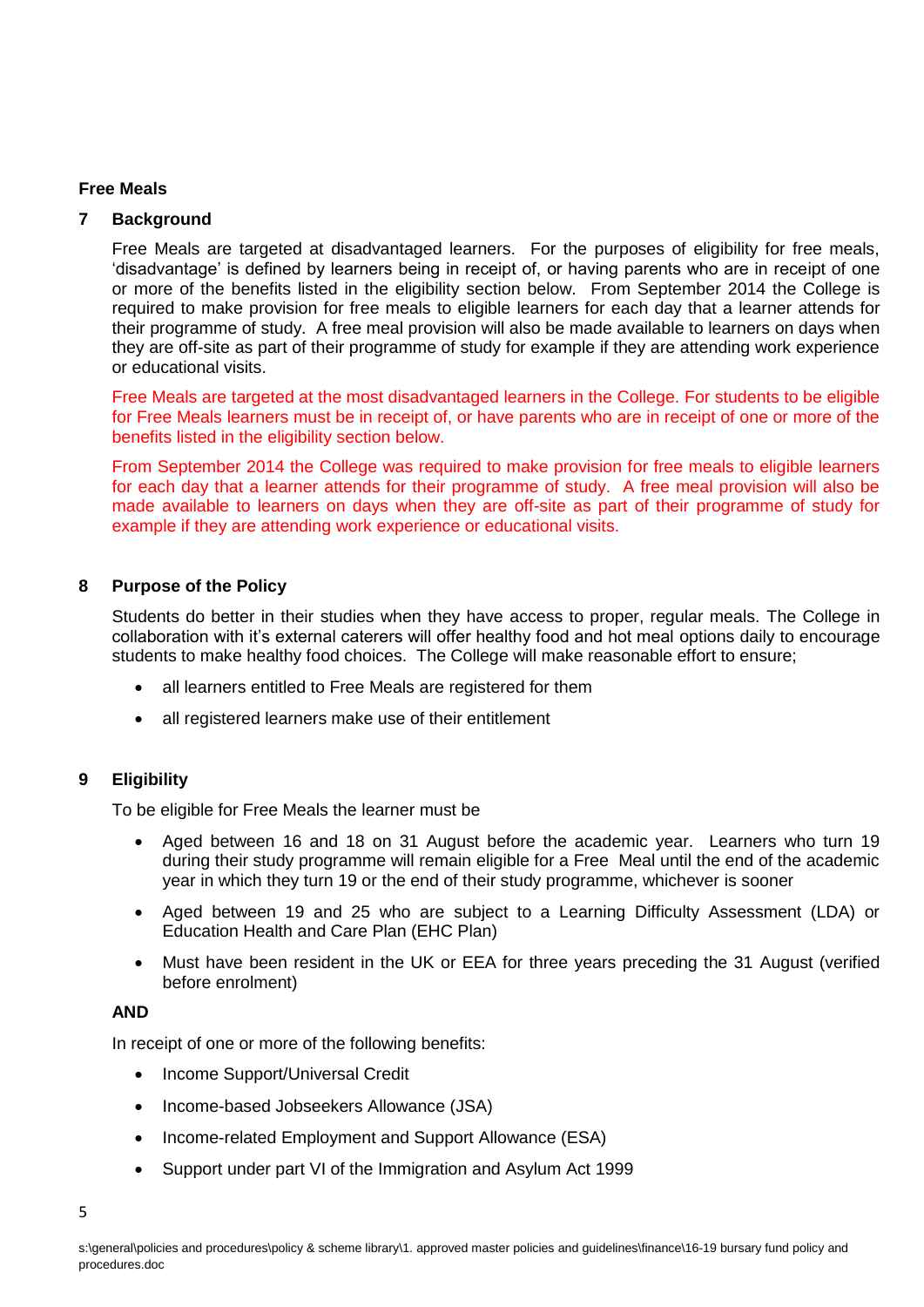- The quarantee element of State Pension Credit
- Child Tax Credit (provided they are **not** entitled to Working Tax Credit) and have an annual gross income on no more than £16,190, as assessed by Her Majesty's Revenue and Customs.
- Working Tax Credit run-on paid for 4 weeks after you stop qualifying for Working Tax Credit
- During the initial roll out the benefit, Universal Credit

# **10 Administration of Free Meals**

The learner, or their parent/guardian, must complete a 16-19 Bursary Fund/Free Meals application form and current evidence of receipt of the qualifying benefit(s) list above will be required.

Learner's ID cards will be allocated with an allowance for each day they attend for their programme of study. Special arrangements will be agreed for students who are off-site as part of their programme of study. There will be **NO** cash equivalents.

Continued entitlement to Free Meals will depend on full engagement with the Stoke 6<sup>th</sup> Graduate activities and any other terms and conditions in accordance with the signed application form including a requirement for full attendance.

# **11 Confidentiality**

Electronic data is held on a computer database registered in accordance with the Data Protection Act 1998 and may also be used for the prevention and detection of fraud and crime. For these purposes we may also share the information with other public sector bodies and government agencies that administer public funds under statutory requirements.

All applicants to 16 - 19 Bursary Scheme will be treated with the utmost confidentiality. Details of individual learners and / or related family circumstances will only be shared with those SOTSFC staff directly involved with the process.

#### **12 Declaration**

If false or incomplete information is submitted, or if parents do not declare any part of their income that is relevant, the matter may be referred to the Department for Education or the police. The learner / parent could face prosecution and the College will seek to recover any payments the learner is not eligible for.

# **13 Funding Body Requirements of the Provider**

The College will meet its obligations to administer the 16 - 19 Bursary Scheme/Free Meals according to the guidelines laid down by the EFA i.e. the College will ensure administrative procedures that:

- Record the details of learner applications for financial assistance through 16 19 Bursary Scheme/Free Meals.
- Identifies unspent funds at the end of the academic year in each of the age related categories.
- Ensures accurate completion of the relevant end of year monitoring form.
- Meets the deadlines relating to 16 19 Bursary Scheme/Free Meals required annually by the EFA.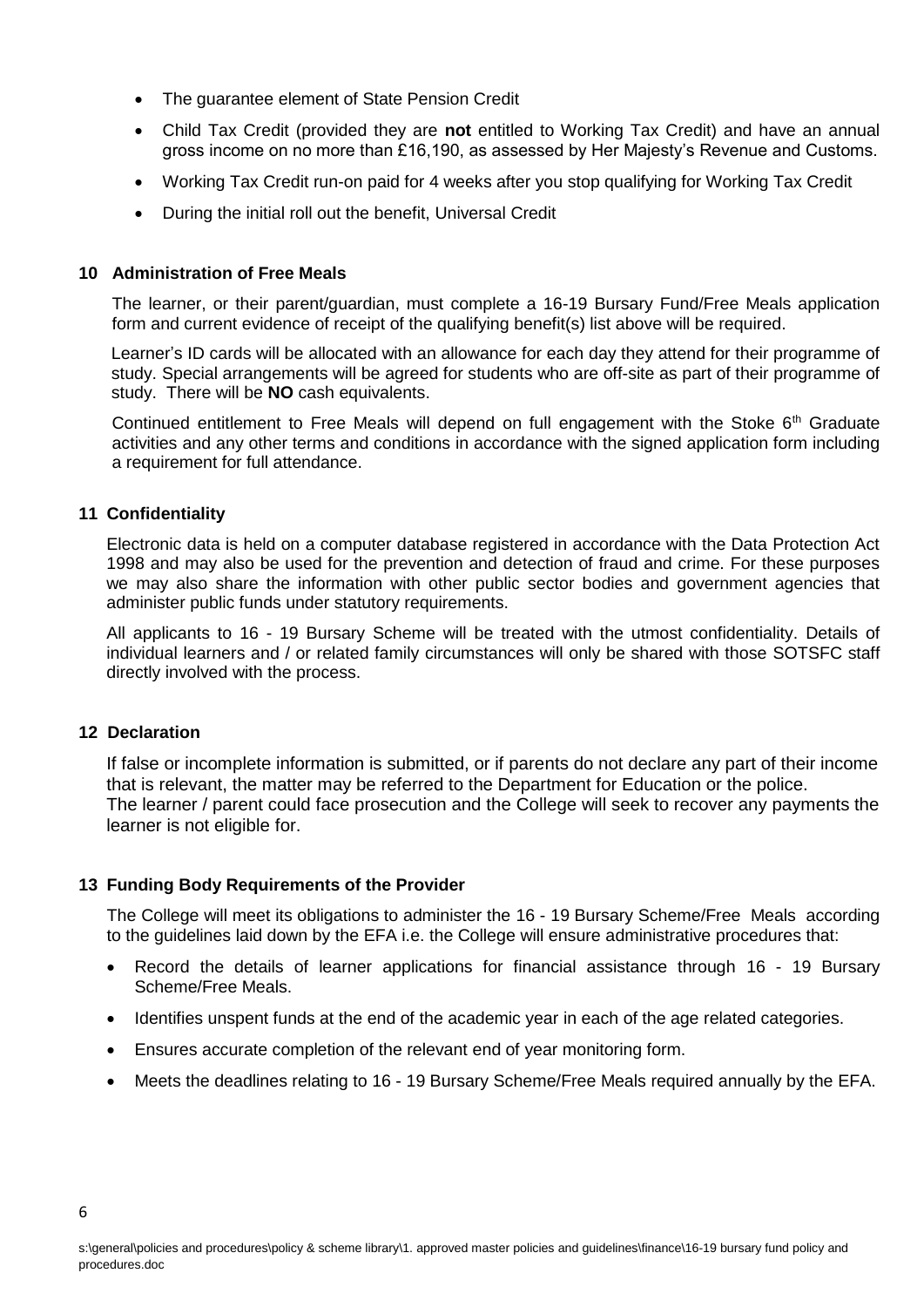#### **14 Internal Procedures**

#### *1. Staffing*

The administration of the 16 - 19 Bursary Scheme/Free Meals will be undertaken by trained staff who are members of administrative services under the direction of the Director of Finance and Resources or the Head of Student Services.

# *2. Promotion of 16 – 19 Bursary Scheme*

Guidelines will be made available on the College intranet and key access points, such as learning resource centres, throughout the College.

The 16-19 Bursary Scheme/Free Meals is to be promoted via tutorial bulletins, notice boards, flyers, verbally by tutors and any other appropriate medium.

#### *3. 16 - 19 Bursary Scheme/Free Meals Application Process*

Students are invited to complete and submit an application form. The application will be assessed for financial hardship against agreed criteria and the applicant will receive notification by letter of the decision. Applications can be submitted throughout the academic year and reapplications will be accepted where there are changes to circumstances.

#### *4. 16 - 19 Bursary Scheme/Free Meals Awards Process*

All awards will be made on the understanding that the learner will adhere to the College Attendance Policy, full engagement with the Stoke 6<sup>th</sup> Graduate activities, the Student Behaviour Policy and their course programme as detailed on the Individual Learning Plan. The College will provide a safety net for genuine emergencies that cannot be foreseen or provided for in advance. The Head of student Services will use her discretion in such cases.

# *5. 16 - 19 Bursary Scheme/Free Meals Appeals Process*

Where the applicant is not satisfied with the original decision he/she may appeal formally in writing within ten working days to the Principal, who is totally independent of the assessment process. Appeals will be assessed by the Principal and a decision notified to the applicant in writing within 15 working days of receipt. **This decision is final.**

#### *6. Annual Review*

At the start of each academic year the 16 – 19 Bursary Scheme/Free Meals policy, guidance and procedures will be reviewed by the Director of Finance and Resources and Head of Student Services in conjunction with the EFA guidelines for that academic year. The views and experience of the College, young people and their parents will be taken into account.

#### *7. Records*